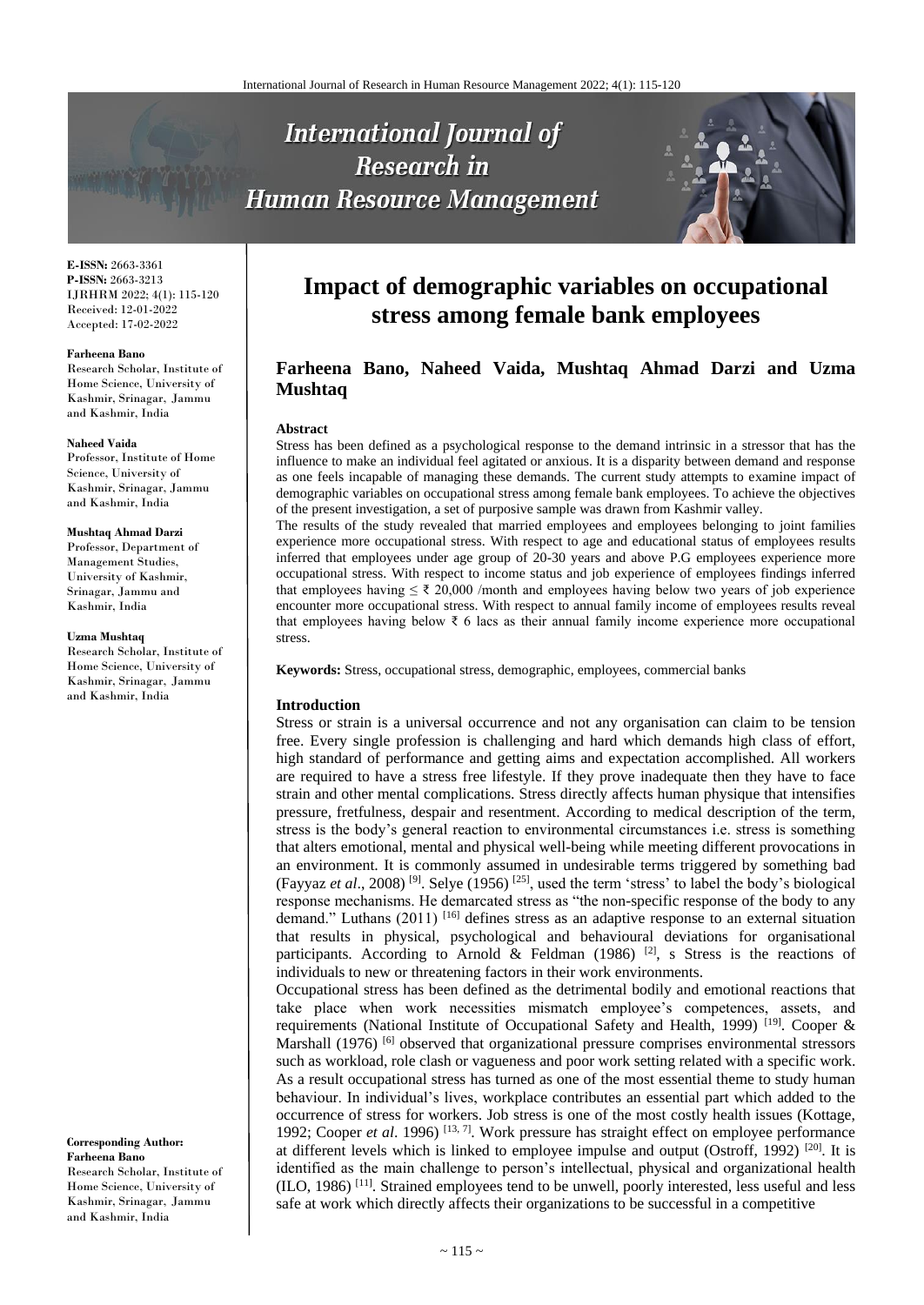market. Specifically, stress is considered as an unavoidable outcome of employees' utility. By some assessments job associated stress costs the nation-wide economy a stunning amount in sick pay, lost efficiency, medical care and litigation costs (Palmer *et al*., 2004) [21] .

### **Review of literature**

Ansuman *et al*. (2014) investigated that majority of females suffer from poor intellectual well-being. As reported by them family and workplace environment plays a vital part in determining mental well-being of females. Moreover, this study shows a comparability between married and unmarried female employees in the degree of job stress encountered by them. Married women are facing higher stress as compared to unmarried women, because of societal expectations and combination of roles and duties allotted to them as a mother, spouse and homemaker. Malik (2011) [17] reported that stress is a part of life and can have adverse impact on both the worker and the institution. The study identified work-related stress in private and public banking sector and results inferred that private bank employees experience more occupational stress than public bank workers because of role authority, roll over load, role clash and unsupportive seniors. Employees working in banking sector do not have enough time to ease and wind down when they are confronted with work diversity, partiality, favoritism, delegation and incompatible responsibilities.

Rathore  $(2017)$  <sup>[24]</sup> found in a survey that job strain is a rising problem everywhere in the world that disturbs not only well-being and health of employees, but also the output of the management. At times stress can be a factor for some workers that force them out of their jobs altogether. It can be triggered by different events such as low wages, job uncertainty and unhealthy relationship with co-workers or superiors. These three things were identified as the most stress causing issues among bank employees. The results of the study inferred that 24% employees are anxious throughout their working hours and low remuneration which considerably impact their level of stress at work. Bank employees also mention absence of suitable assets (5%), heavy task (11%), short timeline (3%), deficient job talents (5%), poor work setting (10%) and unhealthy relationship with co-workers or superiors (21%) as maincauses of stress. Koopman *et al.* (2003)<sup>[12]</sup> examined factors contributing to reduced intellectual well-being amongst employees at their workplace. Employees with high qualifications were found to be more stressful with reduced intellectual well-being in comparison with national standards. Moreover it was assessed that employees who were lowest in mental health scores were found to be young as they reported greater levels of family and work stress that led them to engage in detrimental intake habits, take anti-depressive drugs and have poorer managing abilities. Brondolo (2018) [4] found that low socio economic status is related with undesirable understanding of oneself and the outside world as well as low self-esteem, mistrust of the intents of others, insights that the world is a frightening place and life has very little meaning which consequently leads to higher stress levels among employees. Stress causes depression and consequently leads to disparities in physical well-being by disturbing conduct of employees. High stress level has been found to be frequently connected with a wide variety of adverse health conducts such as drinking, smoking, drug use

and physical lethargy. All such behaviours and their consequences (e.g., obesity) are strictly associated with the arrival of several illnesses such as, diabetes, cancer, cardio vascular disease and intellectual failure later in life.

Bakr *et al.* (1995)<sup>[3]</sup> reported that the employees whose age is less than 30 years suffer from the greater levels of job stress. Antoniou et al. (2006) <sup>[1]</sup> revealed that young teachers encounter more occupational stress, especially with regard to emotional fatigue and discontinuation from the occupation. (Laughlin 1984)<sup>[15]</sup> and Manthei and Gilmore  $(1996)$ <sup>[18]</sup> reported that teachers having low levels of job experience and encounter more occupational stress as compared to their highly experienced co-workers. Lau *et al*.  $(2005)$ <sup>[14]</sup> revealed that young teachers experience more job-related stress. Furthermore it was found that younger and comparatively fresh employees in the occupation reported greater levels of job stress.

Girdhar (2017)<sup>[10]</sup> aimed to assess different domains of the organisational role stress and to conclude sector based variance in stress level of workers. It was found that the problem of stress is greater for the employees, employers and administration. Employees belonging to nuclear families reported more stress as compared to employees having joint family setup. Study also put forth some useful inferences and recommendations at suitable places in order to counter stressors.

Chandraiah et al. (2003)<sup>[5]</sup> examined impact of age on job strain among managers of dissimilar age groups. Results inferred that the age group of 25-35 years reported higher job stress and low job satisfaction followed by age group of 36-45 years and older age group of 46-55 years. It was also revealed that employees' age is negatively associated with job stress and work gratification is highly correlated with the stress level. Radha  $(2015)$ <sup>[23]</sup> identified specific troubles linked to job stress among bank employees and also elucidate pathogenesis of different problems associated with job stress among employees working in public banking sector. It was observed that banks are among the top ten high stress workplaces in India and it is important to elucidate the sources of job stress not only for its possible effects for stress management at banks but also for developing an understanding of strategic human resource management. Results indicated that officers and clerical staff come across more job stress while as sub staff encounter moderate level of job stress.

Revati (2012)<sup>[8]</sup> identified several stress generating factors at workplace and suggested some stress management practices such as playfulness, physical exercise, meditation and relaxing. It was concluded that job stress can be decreased when management takes accurate steps as employees in strain free setting act well, work with dedication, feel better and have enduring commitment to the organization.

Keeping into consideration the literature review above, very less work has been carried out on occupational stress among women working in banking sector in relation to demographic variables. Therefore there is a need to conduct study with the objective of examining the impact of selected demographic variables (*viz*, marital status, nature of family, age, educational status, job status, income status, job experience and family income) on occupational status among female employees working in banking sector. The following hypothesis has been laid down for the purpose: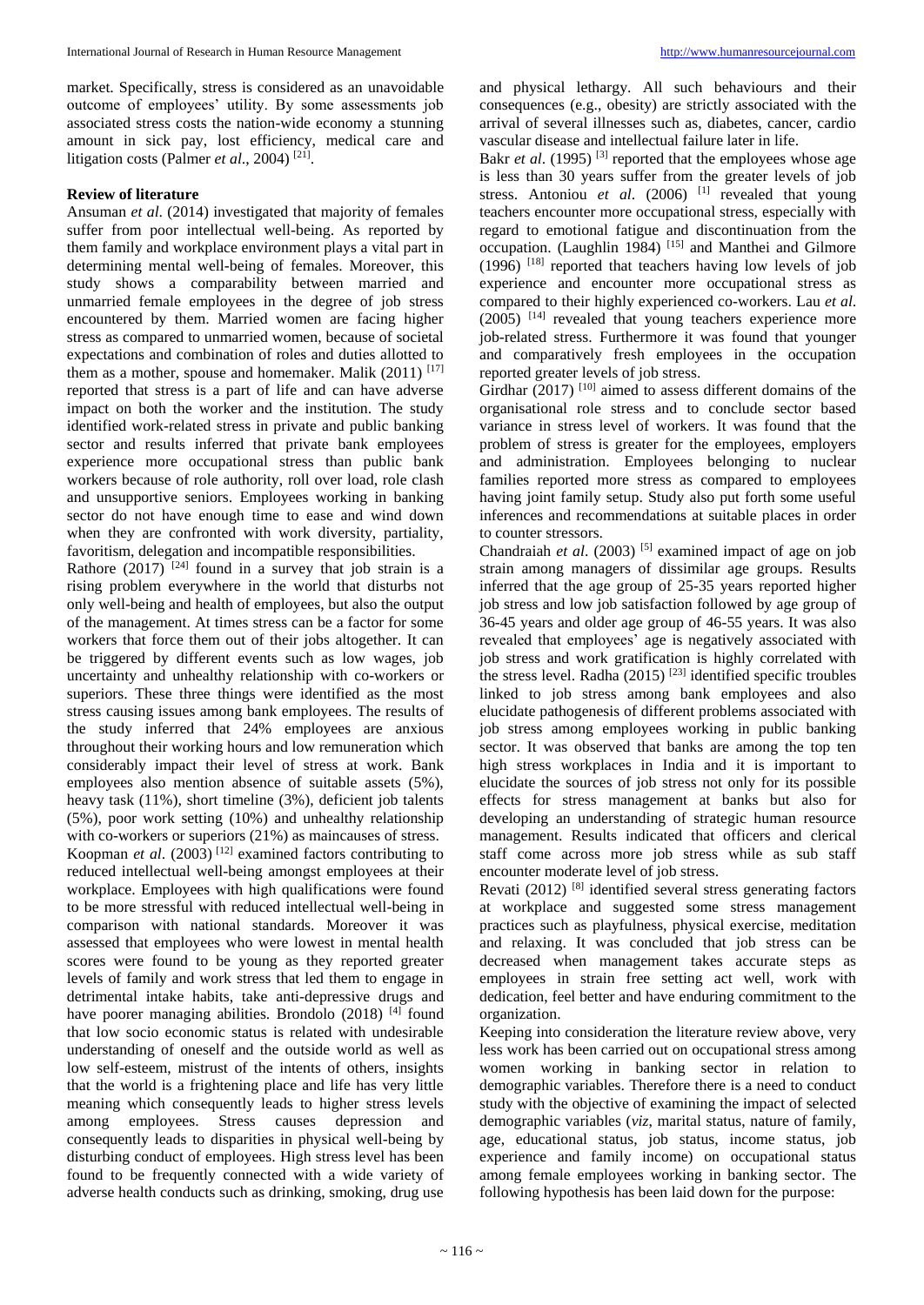#### **Hypothesis**

- **H1:** Marital status has significant impact on occupational stress among female employees working in banking sector.
- **H<sub>2</sub>**: Family nature has significant impact on occupational stress among female employees working in banking sector.
- **H3:** Age has significant impact on occupational stress among female employees working in banking sector.
- **H4:** Educational status has significant impact on occupational stress among female employees working in banking sector.
- **H5:** Job status has significant impact on occupational stress among female employees working in banking sector.
- **H6:** Income status has significant impact on occupational stress among female employees working in banking sector.
- **H<sub>7</sub>:** Job experience has significant impact on occupational stress among female employees working

in banking sector

 **H8:** Family income has significant impact on occupational stress among female employees working in banking sector.

## **Methodology**

To achieve the objectives of the present investigation, a set of sample was drawn from commercial banks operating in Kashmir valley. A sample of 330 female employees of private and public banks were selected from various districts of Kashmir such as, Srinagar, Ganderbal, Budgam, Anantnag, Pulwama, Baramulla, Kupwara and Bandipora. Purposive sampling method was used to select the required sample.The collection of primary data was done through self-structured questionnaire. The data was statistically analysed to infer results.

## **Results and Discussion**

The information collected for achieving the objectives is discussed in the following paragraphs.

| <b>Table 1:</b> Marital Status and Occupational Stress |  |  |  |
|--------------------------------------------------------|--|--|--|
|--------------------------------------------------------|--|--|--|

|                                                         | Marital Status   N   Mean Std. Deviation   t-value   p-value |          |      |  |
|---------------------------------------------------------|--------------------------------------------------------------|----------|------|--|
| Stress Symptoms (Physical, Psychological & Behavioural) | Married                                                      | 202 3.32 | .012 |  |
|                                                         | Jnmarried                                                    | 128 3.07 | .013 |  |

Table 1 shows occupational stress of married (202) and unmarried (128) women employees working in banking sector. Data reveals a significant difference in marital status of employees at 10% level of significance with respect to stress symptoms *viz*, physical, psychological and behavioural with mean value as of 3.32 for married employees and 3.07 for unmarried employees. Hence  $H_1$  is supported.

The result is in concurrence with the finding of the investigation conducted by Ansuman *et al*. (2014) where in

majority of females suffer from poor intellectual well-being. As reported by them family and workplace environment plays a vital part in determining mental well-being of females. Moreover, this study shows a comparability between married and unmarried female employees in the degree of job stress encountered by them. Results indicate that married women are facing higher stress as compared to unmarried women, because of societal expectations and combination of roles and duties allotted to them as a mother, spouse and homemaker.

**Table 2:** Nature of Family and Occupational Stress

|                                                         | Nature of Family   N  Mean Std. Deviation t-value p-value |     |          |      |     |
|---------------------------------------------------------|-----------------------------------------------------------|-----|----------|------|-----|
| Stress Symptoms (Physical, Psychological & Behavioural) | Nuclear                                                   | 170 | 3.01     | .025 | 028 |
|                                                         | Joint                                                     |     | 160 3.25 | .001 |     |

Table 2 represents occupational stress of employees with respect to nuclear and joint family setup. Results reveal significant difference in family nature of employees at 10% level of significance with respect to stress symptoms with mean value 3.01 for employees belonging to nuclear families and 3.25 for employees having joint family setup. Hence  $H_2$  is supported.

The result contradicts with the findings of the study conducted by Girdhar  $(2017)$ <sup>[10]</sup> which aimed to assess different domains of the organisational role stress and to conclude sector based variance in stress level of workers. It was found that the problem of stress is greater for the employees, employers and administration. Employees belonging to nuclear families reported more stress as compared to employees having joint family setup. Study also put forth some useful inferences and recommendations at suitable places in order to counter stressors.

|                                                         |                        |                | N MeanStd. Deviation | F     | <b>b</b> -value |
|---------------------------------------------------------|------------------------|----------------|----------------------|-------|-----------------|
| Stress Symptoms (Physical, Psychological & Behavioural) | $20-30$ Yrs            | 139 3.86       | 1.036                | 4.433 |                 |
|                                                         | $30-40$ Yrs            | 126 3.02       | 1.004                |       |                 |
|                                                         | $40-50$ Yrs            | $33 \mid 3.21$ | 1.053                |       | .030            |
|                                                         | 50 & Above Yrs 32 3.03 |                | .933                 |       |                 |
|                                                         | Total                  | 330 3.08       | 1.014                |       |                 |

Table 3 shows occupational stress of employees belonging to different age groups. Findings indicate significant difference in their age group at 10% level of significance on occupational stress dimension i.e. stress symptoms with mean value as of 3.86 for 20-30 year old employees, 3.02 for 30-40 year old employees, 3.21 for 40-50 year old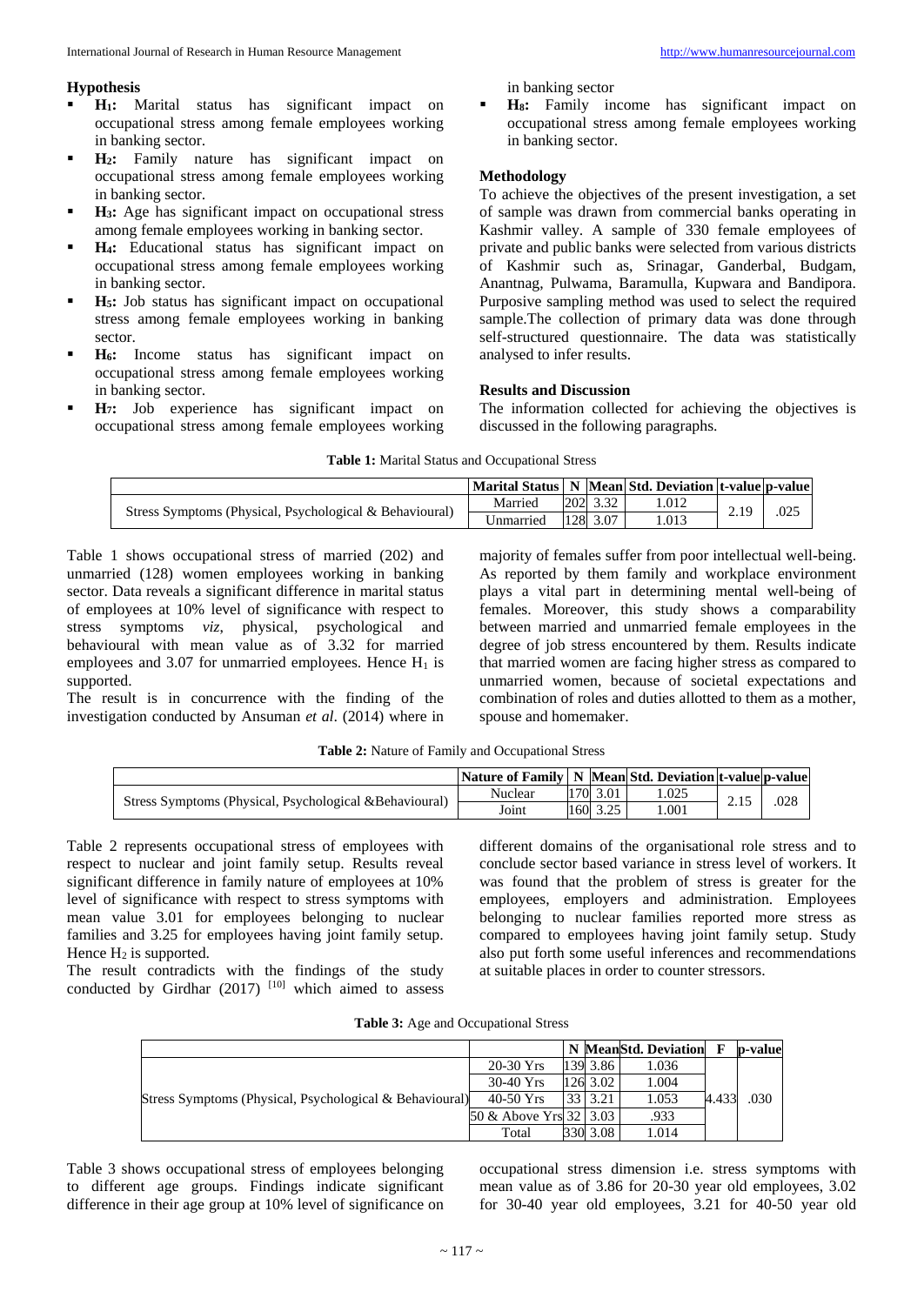employees and 3.03 for 50 and above year old employees. Hence  $H_3$  is supported.

The result is in accordance with the findings of the study conducted by Chandraiah et al. (2003)<sup>[5]</sup> which examined impact of age on job strain among managers of dissimilar age groups. Results inferred that the age group of 25-35 years reported higher job stress and low job satisfaction followed by age group of 36-45 years and older age group of 46-55 years. It was also revealed that employees' age is negatively associated with job stress and work gratification is highly correlated with the stress level.

The results also goes with the findings of the studies conducted by Bakr *et al.* (1995)<sup>[3]</sup> where in employees whose age is less than 30 years suffer from the greater levels of job stress. Antoniou et al. (2006)<sup>[1]</sup> revealed that young teachers encounter more occupational stress, especially with regard to emotional fatigue and discontinuation from the occupation.

|                                                            |                  | N   |      | <b>Mean Std. Deviation</b> | F     | p-value |
|------------------------------------------------------------|------------------|-----|------|----------------------------|-------|---------|
| Stress Symptoms (Physical,<br>Psychological & Behavioural) | 10 <sup>th</sup> |     | 2.97 | 1.414                      |       |         |
|                                                            | 12 <sup>th</sup> |     | 2.91 | .960                       |       |         |
|                                                            | Graduate         | 87  | 3.17 | 1.000                      | 3.375 | .022    |
|                                                            | P.G              | 208 | 3.14 | 1.038                      |       |         |
|                                                            | Above P.G        | 24  | 3.42 | .881                       |       |         |
|                                                            | Total            | 330 | 3.08 | 1.014                      |       |         |

Table 4 indicates occupational stress of employees with respect to their educational status. Data infers significant difference in educational status of employees at 10% level of significance with respect to stress symptoms with mean value as of 2.97 for matriculate, 2.91 for +2 employees, 3.17 for graduates, 3.14 for P.G and 3.42 for above P.G employees. Hence  $H_4$  is supported.

The result is in concurrence with the findings of the study conducted by Koopman et al. (2003)<sup>[12]</sup> which examined factors contributing to reduced intellectual well-being amongst employees at their workplace. Employees with high qualifications were found to be more stressful with reduced intellectual well-being in comparison with national standards. Moreover it was assessed that employees who were lowest in mental health scores were found to be young as they reported greater levels of family and work stress that led them to engage in detrimental intake habits, take ant depressive drugs and have poorer managing abilities.

**Table 5:** Job Status and Occupational Stress

|                                                                                                                                     |                      |      | <b>Mean</b> | <b>Std. Deviation</b> |      | p-value |
|-------------------------------------------------------------------------------------------------------------------------------------|----------------------|------|-------------|-----------------------|------|---------|
| Officer Scale $-I$<br>Officer Scale - II<br><b>Stress Symptoms</b><br>Officer Scale - III<br>(Physical,<br><b>Banking Associate</b> |                      | 105  | 3.10        | .956                  |      |         |
|                                                                                                                                     | 62                   | 3.21 | 1.073       |                       |      |         |
|                                                                                                                                     | 29                   | 2.86 | 1.187       |                       |      |         |
|                                                                                                                                     |                      | 102  | 3.06        | 1.013                 | .546 | .741    |
| Psychological &<br>Behavioural)                                                                                                     | <b>Banking Heads</b> |      | 2.88        | .835                  |      |         |
|                                                                                                                                     | Others               | 24   | 3.02        | .974                  |      |         |
|                                                                                                                                     | Total                | 330  | 3.08        | 1.014                 |      |         |

Table 5 shows occupational stress of bank employees with respect to their job status. Data reveals no significant difference in job status of employees with respect to stress symptoms *viz*, physical, psychological and behavioural. Hence  $H_5$  is not supported.

The result contradicts with the findings of the study conducted by Radha  $(2015)$ <sup>[23]</sup> which identified specific troubles linked to job stress among bank employees and also elucidate pathogenesis of different problems associated with job stress among employees working in public banking sector. It was observed that banks are among the top ten high stress work places in India and it is important to elucidate the sources of job stress not only for its possible effects for stress management at banks but also for developing an understanding of strategic human resource management. Results indicated that officers and clerical staff come across more job stress while as sub staff encounter moderate level of job stress.

|  |  |  |  | Table 6: Income Status (monthly) and Occupational Stress |  |
|--|--|--|--|----------------------------------------------------------|--|
|--|--|--|--|----------------------------------------------------------|--|

|                                                         |                       |    |                | N   Mean   Std. Deviation |       | p-value |
|---------------------------------------------------------|-----------------------|----|----------------|---------------------------|-------|---------|
| Stress Symptoms (Physical, Psychological & Behavioural) | $\le$ Rs. 20,000      |    | 64 3.79        | 1.037                     |       |         |
|                                                         | Rs. $20,001 - 35,000$ |    | $85 \mid 3.16$ | 1.045                     |       | .057    |
|                                                         | Rs. $35,001 - 50,000$ | 67 | 3.13           | 1.013                     | 3.708 |         |
|                                                         | Rs. $50,001 - 65,000$ | 42 | 2.86           | .952                      |       |         |
|                                                         | More than $Rs 65,000$ |    | 3.07           | .998                      |       |         |
|                                                         | Total                 |    | 330 3.08       | 1.014                     |       |         |

Table 6 represents occupational stress of employees with respect to their income status. Results indicate significant difference in income status of employees at 10% level of significance with respect to stress symptoms with mean value as of 3.79 for employees having income status Rs.≤ 20,000/ month, 3.16 for employees having Rs. 20,001 – 35,000/month, 3.13 for employees having Rs. 35,001 – 50,000/month, 2.86 for employees having Rs. 50,001 – 65,000/month and 3.07 for employees having more than Rs 65,000/month. Hence  $H_6$  is supported.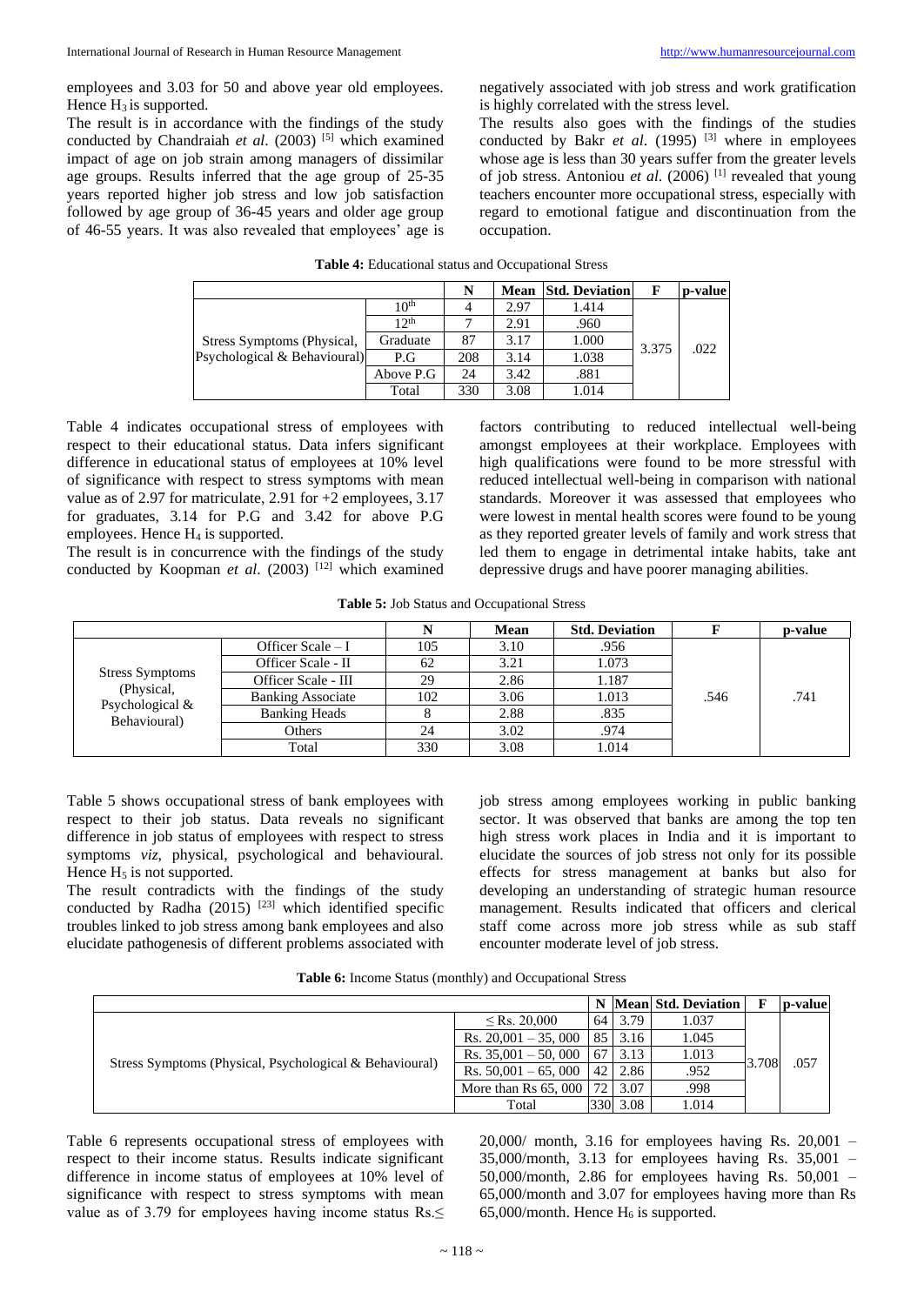The result is in concurrence with the conclusions of the study conducted by Rathore  $(2017)$ <sup>[24]</sup> that job strain is a rising problem everywhere in the world that disturbs not only well-being and health of employees, but also the output of the management. At times stress can be a factor for some workers that force them out of their jobs altogether. It can be triggered by different events such as low wages, job uncertainty and unhealthy relationship with co-workers or superiors. These three things were identified as the most

stress causing issues among bank employees. The results of the study inferred that 24% employees are anxious throughout their working hours and low remuneration considerably impacts their level of stress at work. Bank employees also mention absence of suitable assets (5%), heavy task (11%), short timeline (3%), deficient job talents (5%), poor work setting (10%) and unhealthy relationship with co-workers or superiors (21%) as main causes of stress.

| Table 7: Job Experience and Occupational Stress |  |
|-------------------------------------------------|--|
|-------------------------------------------------|--|

|                                                         |                             |    |          | N Mean Std. Deviation | F     | <b>p</b> -value |
|---------------------------------------------------------|-----------------------------|----|----------|-----------------------|-------|-----------------|
|                                                         | Below 2 years               | 69 | 3.46     | 0.457                 |       |                 |
|                                                         | 2 to 5 years                | 88 | 3.04     | 1.085                 |       |                 |
| Stress Symptoms (Physical, Psychological & Behavioural) | 6 to 9 years                | 70 | 2.93     | .968                  | 3.664 | .055            |
|                                                         | 10 & above years [103] 3.10 |    |          | 1.022                 |       |                 |
|                                                         | Total                       |    | 330 3.14 | 1.014                 |       |                 |

Table 7 indicates occupational stress of employees with respect to their job experience. Data reveals significant difference in job experience of employees at 10% level of significance with respect to stress symptoms i.e. physical, psychological and behavioural with mean value as of 3.46 for employees having job experience below 2 years, 3.04 for employees having 2-5 years of job experience, 2.93 for employees having job experience 6-9 years and 3.10 for employees having 10 and above years of job experience. Hence  $H_7$  is supported.

The result is in accordance to the findings of the investigations conducted by Laughlin (1984) [15] and Manthei and Gilmore  $(1996)$  <sup>[18]</sup> which reported that teachers having low levels of job experience encounter more occupational stress as compared to their highly experienced co-workers. Lau *et al.* (2005) <sup>[14]</sup> revealed that young teachers experience more job-related stress. Furthermore it was found that younger and comparatively fresh employees in the occupation reported greater levels of job stress.

**Table 8:** Family Income (yearly) and Occupational Stress

|                                                         |                            |                | N Mean Std. Deviation | $\mathbf F$ | <b>p</b> -value |
|---------------------------------------------------------|----------------------------|----------------|-----------------------|-------------|-----------------|
| Stress Symptoms (Physical, Psychological & Behavioural) | Below ₹6 lacs   136   3.47 |                | 1.005                 | 3.102       | .053            |
|                                                         | ₹6-7 lacs                  | $16 \mid 3.19$ | 1.047                 |             |                 |
|                                                         | Above ₹7 lacs $ 178 $ 3.02 |                | 1.022                 |             |                 |
|                                                         | Total                      | 330 3.08       | 1.014                 |             |                 |

Table 8 shows occupational stress of employees with respect to their family income. Significant difference was found in family income of employees at 10% level of significance with respect to dimension of occupational stress i.e. stress symptoms with mean value as of 3.47 for employees having family income below  $\bar{\tau}$  6 lacs, 3.19 for employees having  $\bar{\tau}$  6-7 lacs and 3.02 for employees having above ₹ 7 lacs as their family income. Hence  $H_8$  is supported.

The result is in concurrence with the study conducted by Brondolo  $(2018)$ <sup>[4]</sup> in which low socio economic status is related with undesirable understanding of oneself and the outside world as well as low self-esteem, mistrust of the intents of others, insights that the world is a frightening place and life has very little meaning which consequently leads to higher stress levels among employees. Stress causes depression and consequently leads to disparities in physical well-being by disturbing conduct of employees. High stress level has been found to be frequently connected with a wide variety of adverse health issues such as drinking, smoking, drug use and physical lethargy. All such behaviours and their consequences (e.g., obesity) are strictly associated with the arrival of several illnesses such as, diabetes, cancer, cardio vascular disease and intellectual failure later in life.

## **Conclusions**

- Significant difference has been found between married and unmarried employees with respect to stress symptoms *viz*, physical, psychological and behavioural. Occupational stress of females working in commercial banks has been found to be high among married employees.
- Significant difference has been found between employees belonging to joint families and employees belonging to nuclear families with respect to dimension of occupational stress i.e. stress symptoms. Occupational stress has been found to be high among employees belonging to joint families.
- With respect to stress symptoms *viz*, physical, psychological and behavioural, significant difference has been found between age group of employees. Occupational stress has been found to be high among employees under age group of (20-30 years).
- Significant difference has been found in their educational status with respect to stress symptoms. Employees having above P.G as their educational status reported high occupational stress.
- With respect to stress symptoms no significant difference has been found in job status of employees.
- Occupational stress has been found to be high among